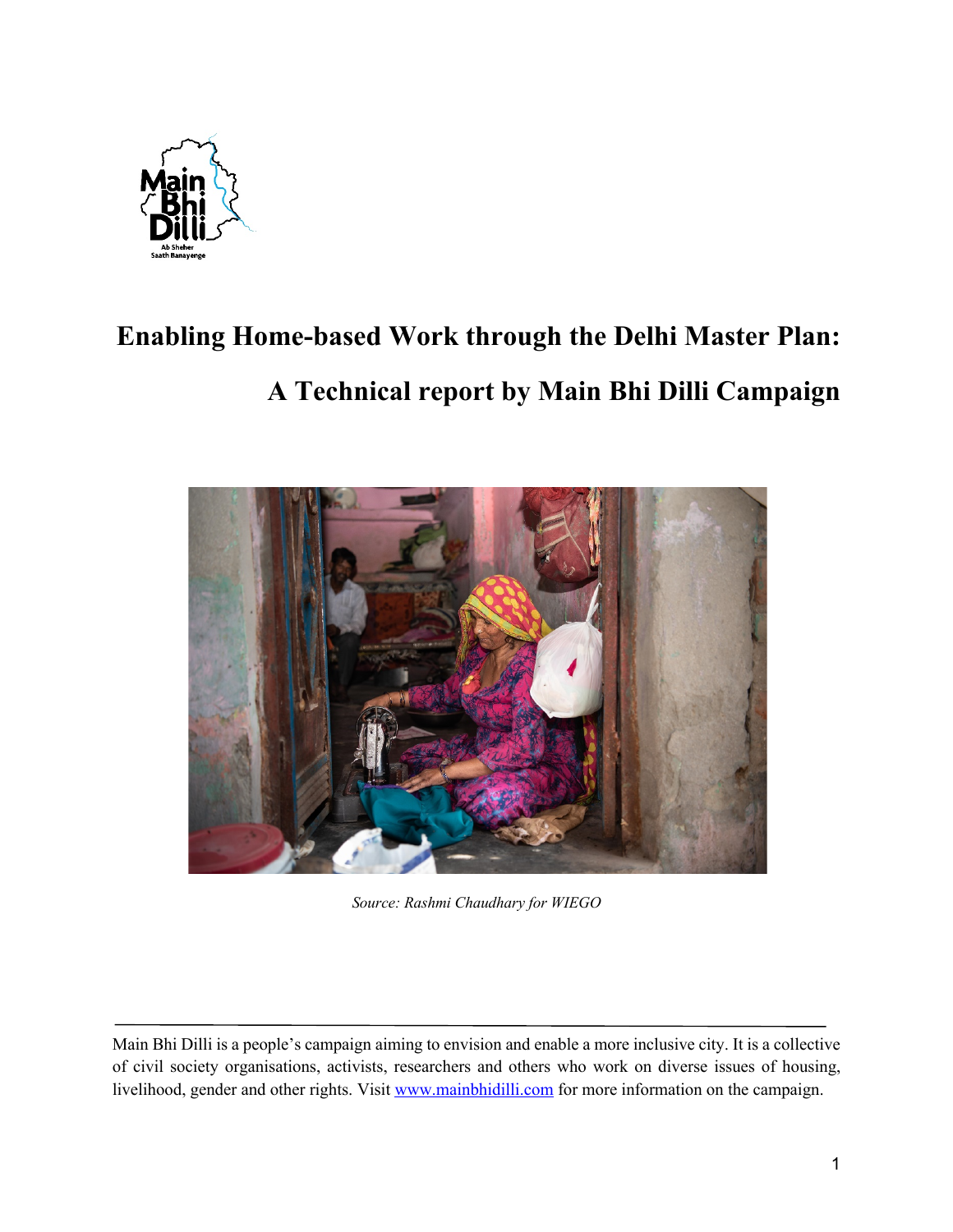# **TABLE OF CONTENTS**

| S<br>No.     | Heading                                                                 | Page no.       |
|--------------|-------------------------------------------------------------------------|----------------|
|              | Introduction: Definition & Key Figures                                  | 3              |
| $\mathbf{I}$ | Making the Connection between Home and<br>Work in City Planning         | $\overline{4}$ |
| III          | Locating Home-based Work in Delhi                                       | 6              |
| IV           | Key Features of Home-based Work in Delhi<br>& Implications for Planning | 7              |
| $\rm V$      | Recommendations for MPD 2041                                            | 10             |
| VI           | References                                                              | 12             |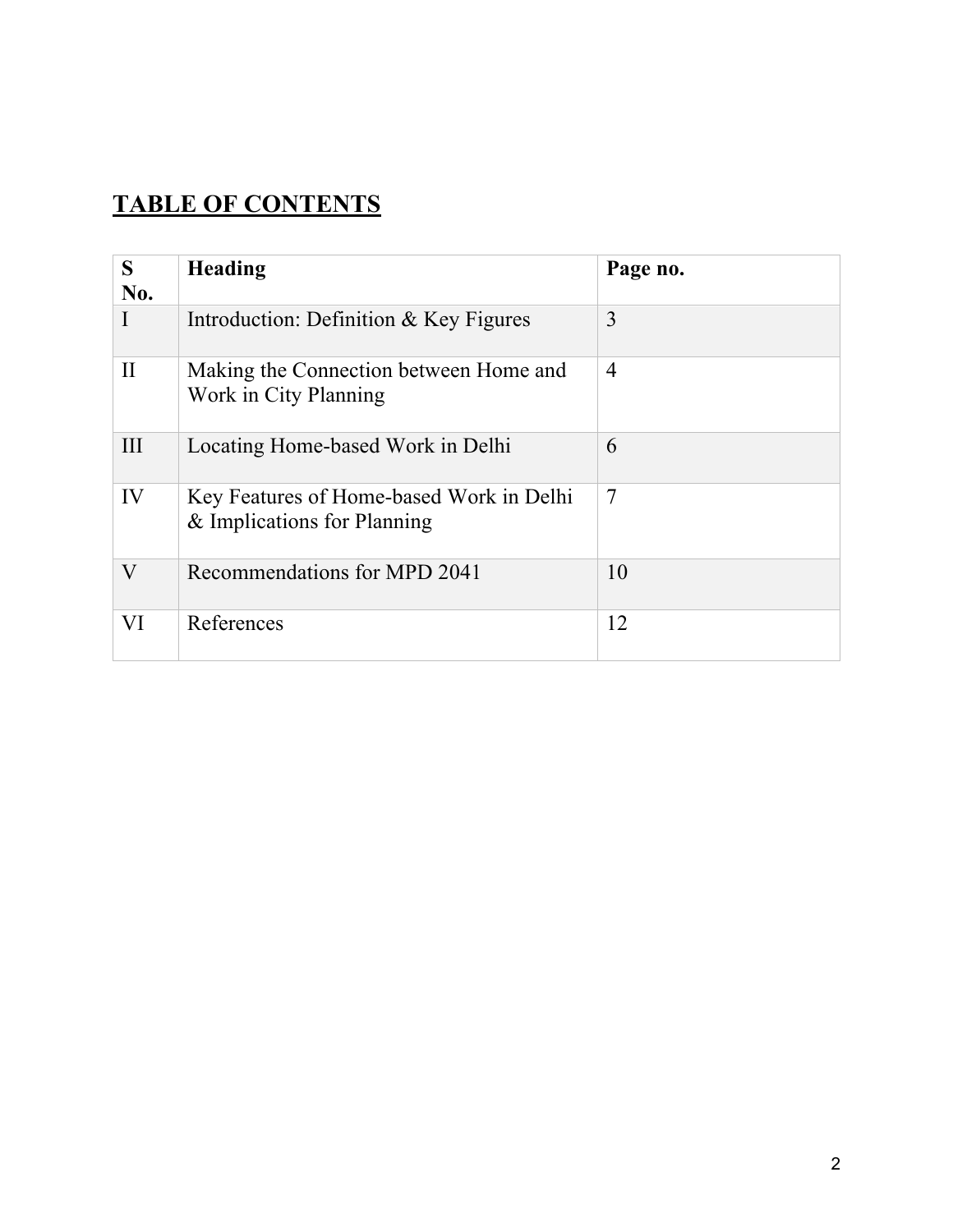#### **I. INTRODUCTION: DEFINITION & KEY FIGURES**

The category of workers who do productive or remunerative work from within or around their homes are home-based workers. These workers produce a wide range of low and high-end goods and services for both domestic and global markets. There are two kinds of home-based workers:

- Self-employed/ Own-account workers- those who buy their own raw material and supplies and sell their own finished goods, mainly to local customers and buyers
- Sub-contracted/ homeworkers/ Piece-rate workers- those who are part of larger national and global supply chains and produce goods for them

This is one of the most invisible forms of urban informal employment due to the serious data gap that exists about it. At the national level however, WIEGO used NSSO's Employment and Unemployment Surveys (2011-12) to estimate that home-based work accounts for at least 18% of urban employment and up to 32% of urban informal employment which amounts to a figure of around 16.9 million urban home-based workers in India (Raveendran, Sudarshan, & Vanek, 2013).

City-level data is much more difficult to compute though the work of civil society organisations confirm that it is a very significant employer. Some estimates say that at least around 7% of the non-agricultural workforce in Delhi are home-based workers with a higher share of 13% for women and 6% for men (Chen & Sinha, 2019). This means over 4 lakh workers in Delhi alone, many of them women, are home-based workers. Activists and civil society organisations estimate that this is likely to be an under-representation of the actual numbers.

The lack of recognition of this large section of the workforce is also evident in urban planning documents including the Delhi Master Plan 2021 which makes no mention of home-based work. This document aims to lay out the case for recognition of home-based work in the next Delhi Master Plan and enabling provisions which will impact a large number of women workers in the city.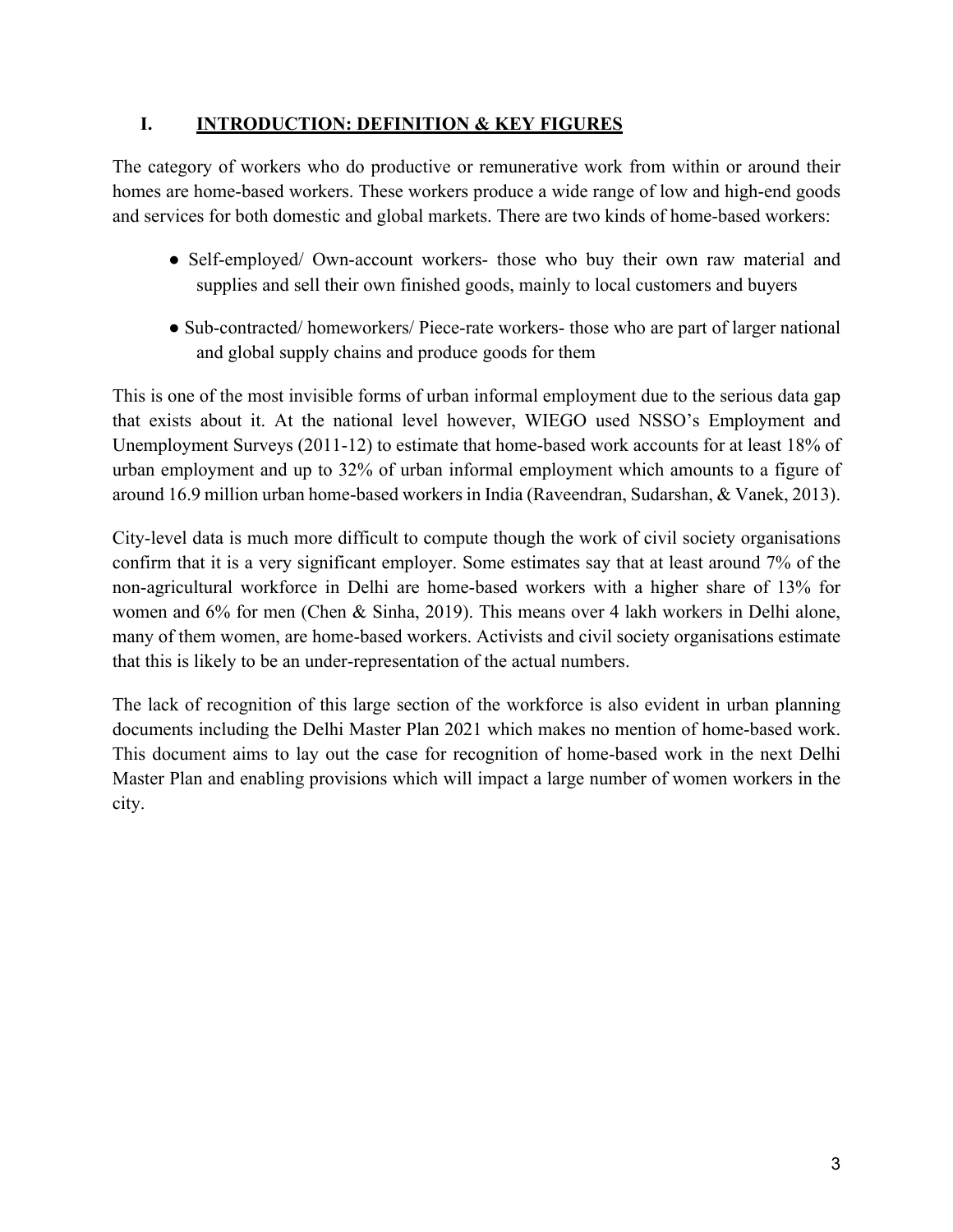## II. **MAKING THE CONNECTION BETWEEN HOME AND WORK IN CITY PLANNING**

The traditional planner's vision of strict separation between residential spaces and work spaces is immediately broken down when it comes to home-based work. It is a fact that for the vast majority of the urban poor, the house they live in is a key productive asset that is leveraged for work and this is especially so for home-based workers who live and work in the same space.

Some key aspects are left out when formal planning mechanisms view housing only from the angle of shelter provision. These include:

- **Penalisation of work due to restrictive zoning regulations**- Overly strict separation of land uses (such as single-use zones) can negatively impact the livelihoods of urban home-based workers by adding a layer of 'illegality' to their work. The present Master Plan of Delhi has a list of 119 household industries that are permissible in only selected streets/places (DDA-MPD2021). This is very restrictive and prone to misuse by the authorities to harass workers. In particular, relaxations for home-based work that are made for professional categories (such as lawyers and doctors) are not extended to home-based workers. Relaxations that exist tend to be in higher category colonies while resettlement colonies or planned low-income colonies do not allow or recognise work at home.

- **Hampered productivity and more work burden due to poor housing**- According to the 2011 Census, 62% of Delhi lives in one or two room houses while average HH size is 5 (GoI, 2011). A small house hampers productivity, as the home-based worker cannot take bulk work orders because she cannot store raw materials and work continuously as there are competing needs for the same space by other household members and activities. Also, due to the poor quality of housing, equipment, raw materials and finished goods often get damaged. Problems like lack of ventilation and irregular basic services also poses occupational health and safety risks which have to be borne by the worker (Chen & Sinha, 2019).

- **Increased burden due to lack of public infrastructure and basic services**- Many homebased workers live in congested, under-serviced, or low-lying areas. It is important to highlight that health and environmental problems pose particular concerns for home-based workers, as they both live and work in those environments (Chen & Sinha, 2019). This includes lack of piped water, problems of sewage, open or non-existent drains, and poor waste management which takes a toll on the health and productivity of home-based workers (Datta, Kaur, & Nandi, 2018) . Additionally, for women workers, the time they spend collecting water or disposing garbage represents an opportunity cost, time spent away from their market activities. Several studies have demonstrated that infrastructure upgradation of piped water and sanitation connections freed up women's time and improved their health which resulted in higher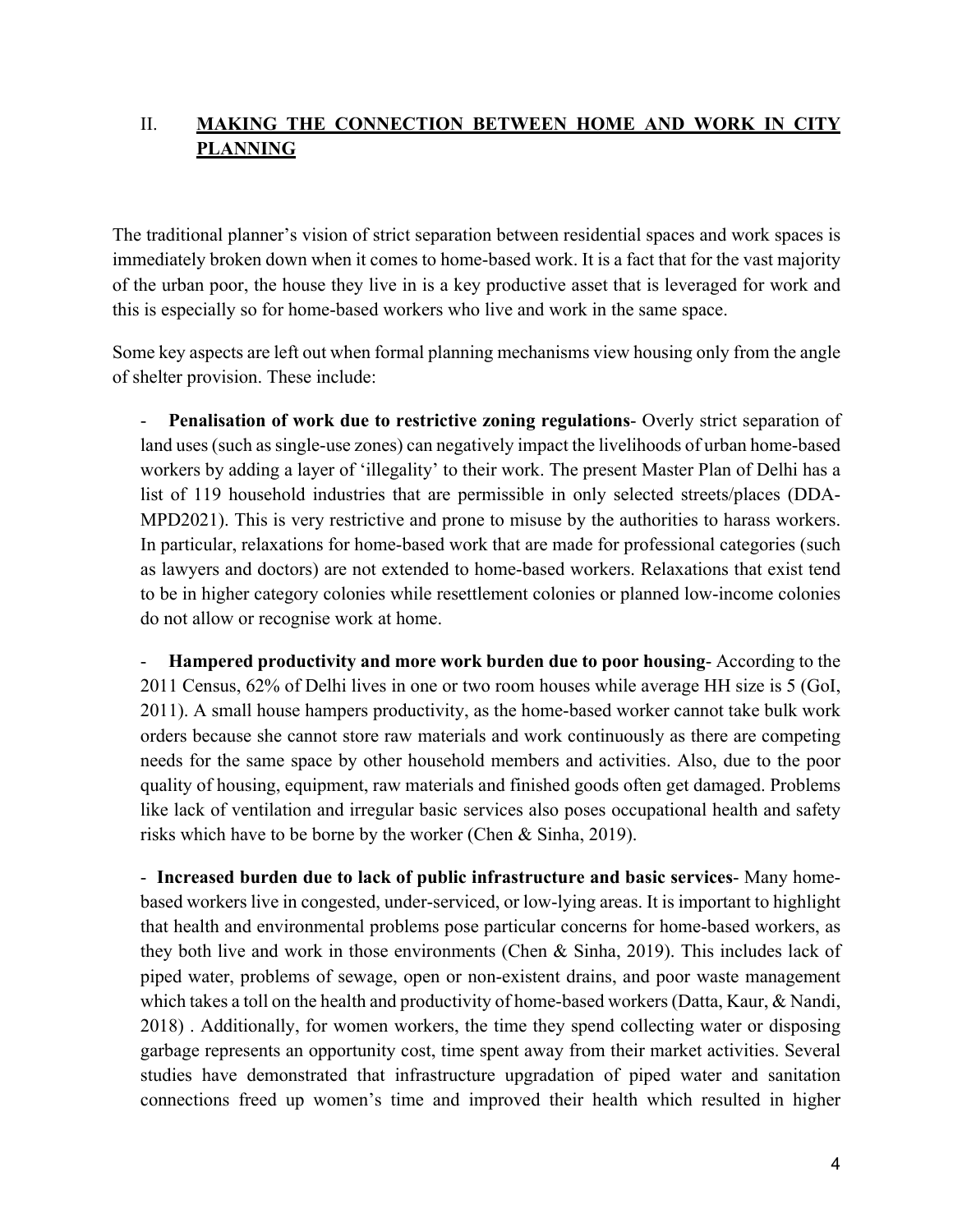incomes from home-based work (Chen & Sinha, 2019) (Rusling, 2010). Also, home-based does not mean home-bound as home-based workers have to leave their homes on a regular basis as part of their work. So, the distance between the market/contractor/customer and the home-cum-workplace and the availability and cost of public transport directly impact the time and money spent in commuting and transporting goods and, thus, the productivity and earnings of the workers.

- **Lack of work-related infrastructure in housing for the poor-** Even planned housing for the urban poor including resettlement colonies which are both formal and legal have no provisions or supportive infrastructure for workers like common work spaces, storage spaces etc. Due to lack of adequate provisioning for their needs, workers are forced to use the limited space of their homes for this purpose due to which they face many problems.

Loss of work linkages due to housing shocks like eviction- The policy of evicting selfbuilt informal settlements results in loss of home and work, and is thus detrimental both for housing and livelihood security. Research has shown that relocating from self-built kutcha tenements to concrete houses may not be preferred if the new locations are in the urban peripheries where there is no work available and commuting is difficult (Chen & Sinha, 2019). There is a need to challenge the assumption that since work happens at home, events like evictions and resettlement do not have any effect. The loss of work linkages impacts heavily on home-based workers and lowers their bargaining power in wage settlement.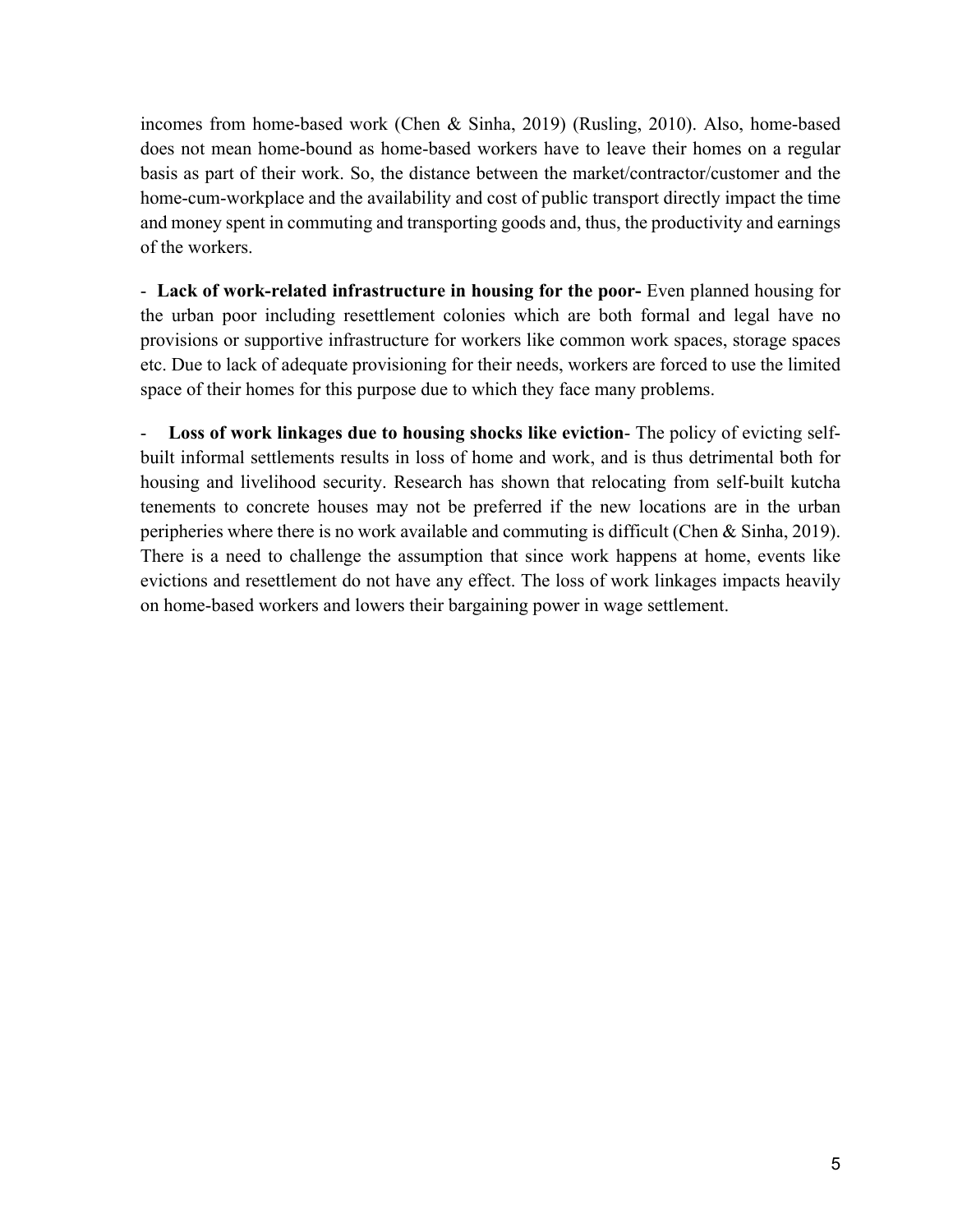#### **III. LOCATING HOME-BASED WORK IN DELHI** <sup>1</sup>



#### Kev Home-based clusters in Delhi (NCT)

Legend

NCT boundary

<sup>•</sup> Home-based work clusters

<sup>1</sup> This is a non-exhaustive mapping of locations collated from several sources of data. These include membership data of worker organisations (SEWA, MHT), primary research conducted HomeNet South Asia (HNSA), WIEGO, Institute of Social Studies Trust etc. and secondary research studies which has found evidence of home-based work. More details can be found in the Annexure.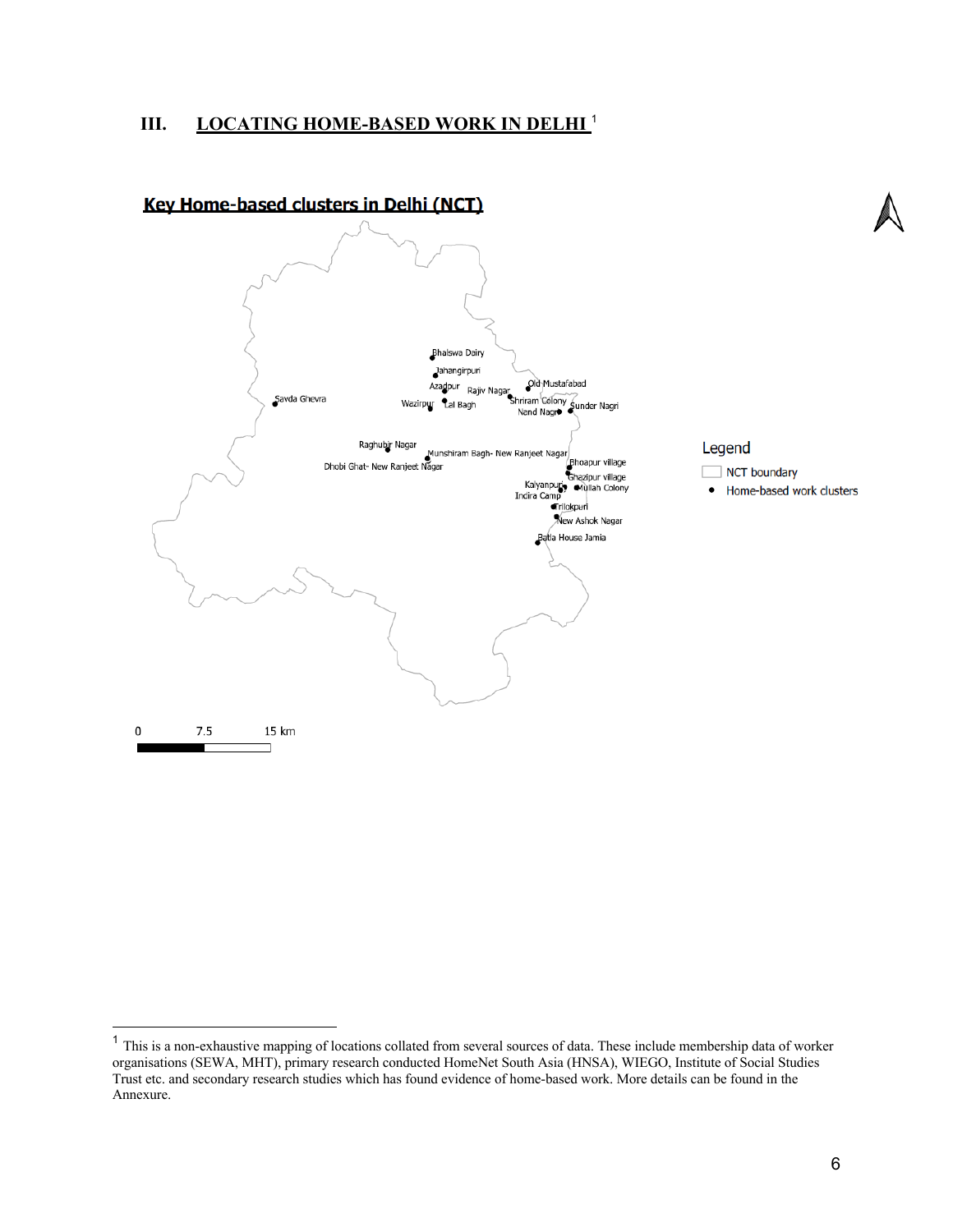# **IV. KEY FEATURES OF HOME-BASED WORK IN DELHI AND IMPLICATIONS FOR PLANNING**

#### **Clustering of home-based work in low-income housing categories**

The mapping of home-based work clusters in Delhi shows that it is mostly prevalent in low-income housing categories- E to G in the property tax classification slabs (details in the annexure). In particular, many clusters are in JJ resettlement colonies which may be due to their peripheral location that restricts availability of other work options particularly for women.

MPD 2021 brought in a mixed-use policy which allows the presence of certain economic activities in residential areas. It also recognised the need for a differentiated approach across different settlement typologies. However, at present, this list is quite restrictive in terms of permissible uses and is limited to certain types of retail shops, public and semi-public facilities and professional activity. The list of permissible uses remains the same across all categories of housing from A to G, only difference being in the plot size and street width requirement for mixed-use classification (DDA-MPD2021).

The evidence on home-based work suggests that low income settlements are usually hubs of productivity which is not restricted to retail and professional services, but also manufacturing, packaging, repair etc. often at a very micro scale. The present mixed-use policy is not cognisant of the varying nature of economic activities in different housing typologies and therefore takes a narrow view of restrictive listing.

## **Difference between home-based work and household industry in terms of scale and possibility of harm**

At present, the household industry is defined as those industrial units employing up to 5 workers and using up to 5kw power. This is granted after registration with the government, clearance from Pollution Control Board and requires separate industrial electric connection and municipal license (DDA-MPD2021). The principle behind this is to prevent harm in terms of pollution and exposure if industrial units function in the midst of residential areas.

Home-based work is typically much smaller in scale than this and consists of a single worker who may or may not be helped by other family members. The types of home-based work seen in Delhi is done largely by hand without making use of any heavy machinery. The list below is a nonexhaustive compilation of some of the key types of home-based work that has been observed. It can be seen that they are largely non-polluting and do not involve the use of harmful or noxious substances.

- Garment- handloom, embroidery, embellishment, beadwork, stitching, jeans thread-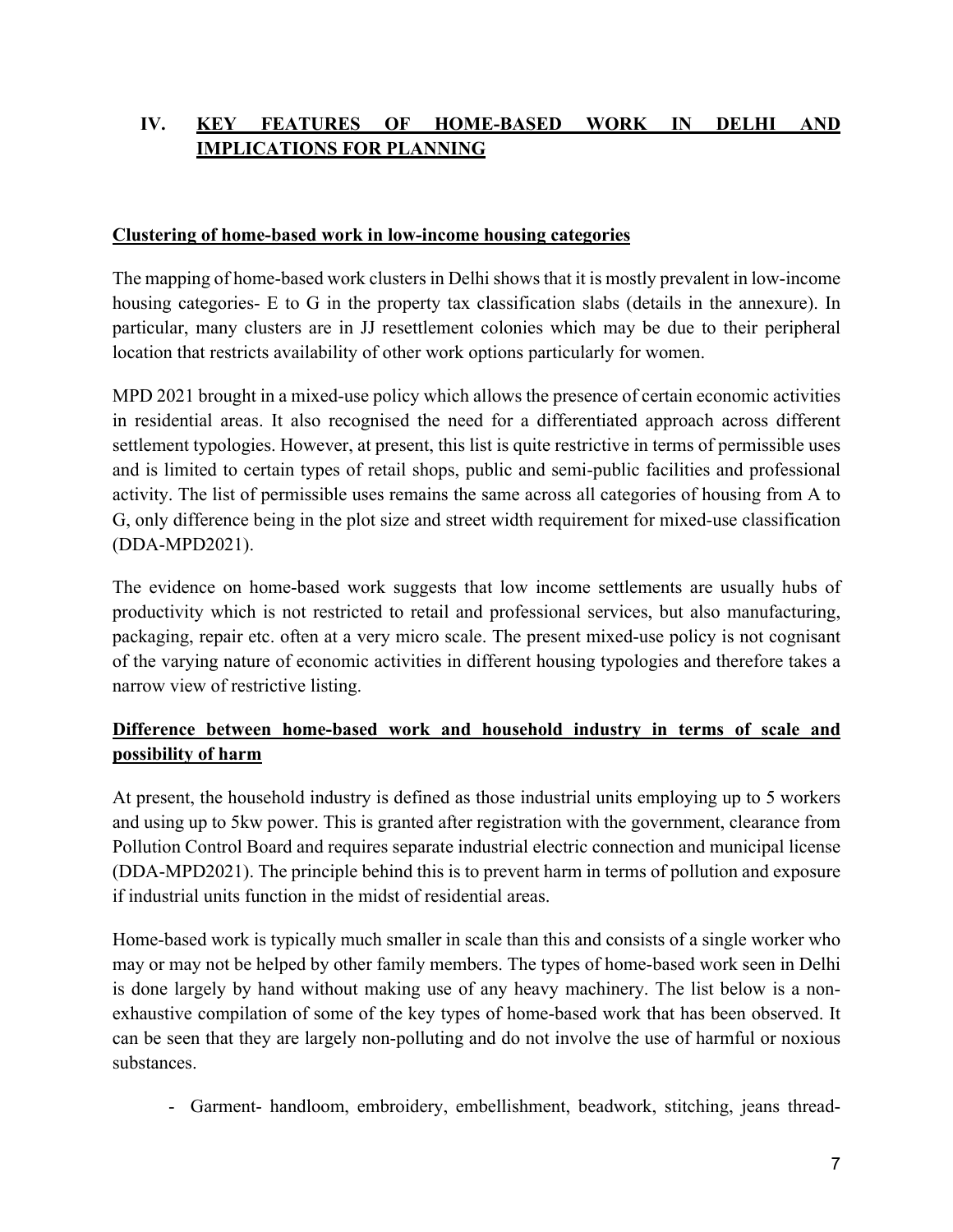cutting, stitching of buttons and hooks

- Manufacturing- strap-cutting and sole-making of footwear, cloth bag and paper envelope making, belt-making, toy-making, box-making, kitchen tools making, bamboo mat and fish net weaving, putting threads into bookmarks, taping of speaker components, making decorative pieces, making buffs for machines polishing steel, making bindis, festival decorations etc.
- Packaging of toys, cooking powders, festival colours, lime etc.
- Food processing- vegetable sorting, peeling and shelling, sweet-making
- Scrap-related work- wire cutting, material recovery from old electronics and cars

Therefore, it can be seen that home-based work is qualitatively very different in scale and is mostly non-polluting or non-hazardous work. Hence it does not warrant the strict requirements applicable for industrial use in residential areas, rather such economic activity must be allowed and promoted.

#### **Prevalence of home-based work in settlements proximal to industrial areas**

According to the Delhi Economic Survey 2018-19, the secondary sector contributes around 14% of GSVA in Delhi of which manufacturing is the largest component (GoD, 2019). The previous masterplan noted the presence of industrial activity in some unplanned areas and also laid down norms for their regularisation. However, there has not been much movement in this regard as the focus of state industrial policy has remained on relocation to new industrial parks on the urban periphery.

The effect that presence of industries has on labour outside the factory or formal estate is often ignored in both industrial as well as planning policy. Research in Delhi's industrial estates has shown that there are complex inter-linkages between planned and unplanned industrial areas and the surrounding residential neighbourhoods from where the labour is sourced (Mukhopadhyay & Kunduri, 2019). Work travels back and forth across these categories, and proximity is crucial especially for women workers. Women home-based workers are often key links in larger industrial supply chains who perform part of the manufacturing or packaging work for firms located in the industrial estates. Therefore, industrial relocation has a devastating impact on not only the organised labour force working inside the factories, but also the unorganised labour force who receives work from there through contractors.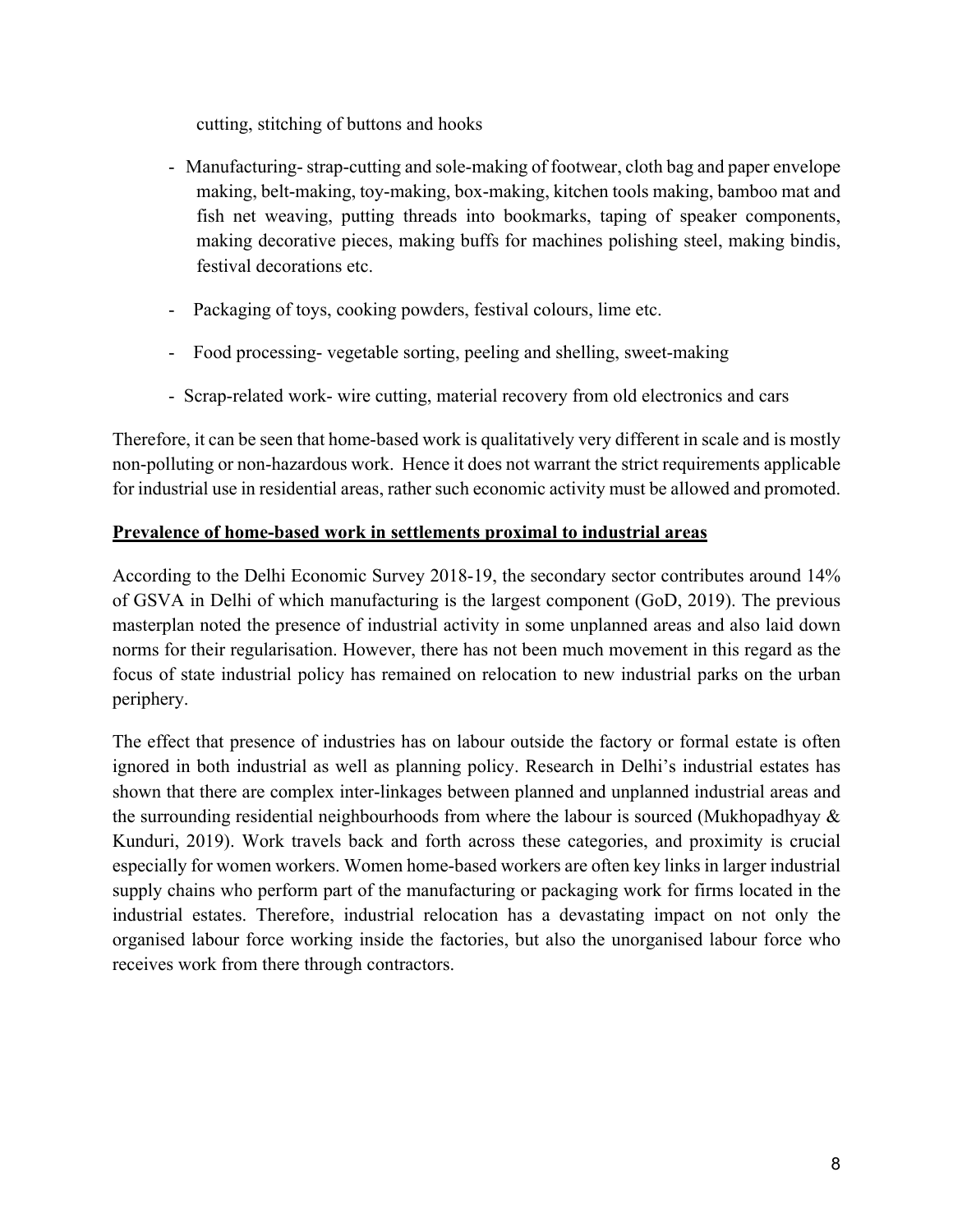

*Source: Mapping by WIEGO*

The mapping of home-based work clusters in Delhi shows that many of them are located in close spatial proximity to industrial estates, both planned and unplanned (Sharma & Kunduri, 2015). At present, the norms in the MPD do not take cognisance of spillover of work from industrial parks to surrounding areas which includes smaller scattered establishments and residential settlements. The evidence on home-based work in Delhi suggests that low-income residential neighbourhoods around industrial estates are characterised by such activity as well and draw a significant source of livelihood from them.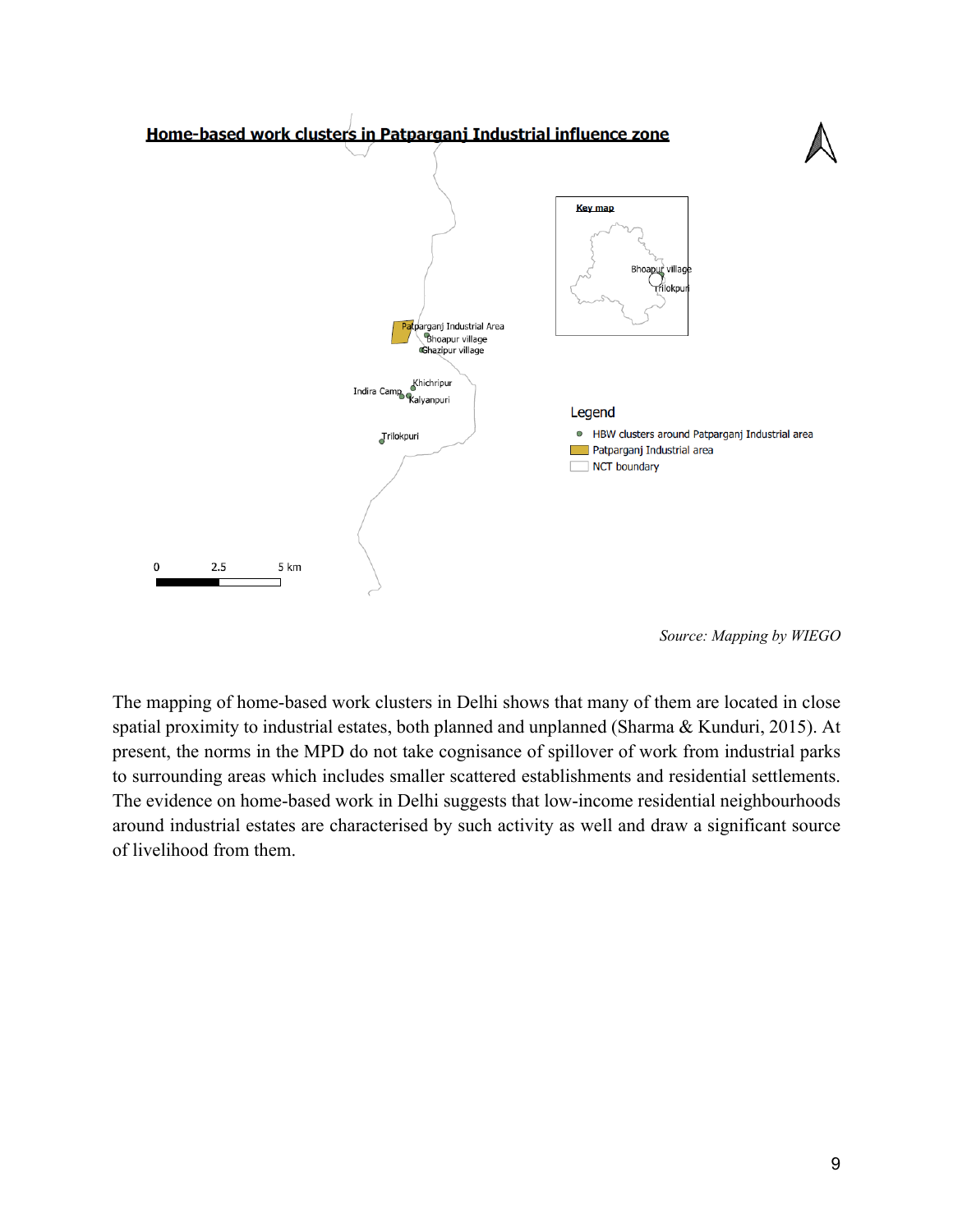#### **V. RECOMMENDATIONS FOR MPD 2041**

- 1. *The master plan should take an expansive approach which recognises the crucial links between livelihood and housing wherein homes are also workplaces.* The mixed-use policy needs to be cognisant of the reality of low-income settlements (formal and informal) being vibrant centres of economic activity which should be protected and enabled. Apart from retail and professional uses which may suffice to address the needs in higher-income categories, low-income housing categories should have a more expanded use permissibility that enables a wide range of activities like small-scale manufacturing, repair, sorting and recycling, packaging etc.
- 2. Home-based workers contribute immensely to economic value chains and also majorly support their household income. Many of them are women whose valuable contributions are currently invisibilized. *Recognition of home-based workers in the Delhi Master Plan 2041 would be a step to increase visibility and protections for this vulnerable group of workers.*
- 3. Home-based work is typically very small in scale and does not involve use of heavy machinery or toxic substances which could cause pollution or nuisance in the residential neighbourhood*. The next DMP should explicitly recognise and permit home-based work that is different from HH industry. In the longer term, restrictive or negative listing of 'permissible' uses should be done away with in order to shift to a broader 'no-harm' principle*. It has been suggested that along with the nature of use, scale can be a useful metric to measure this (Nohn, 2011). Rather than prescribing particular 'permissible uses' which has the danger of leaving out many possible uses and leading to their penalisation, a short negative list that takes account of both nature of use and scale can be the way forward.
- 4. The secondary or industrial sector is a key source of livelihood for the urban poor including home-based workers who are sub-contracted by formal firms. *It is necessary that the master plan recognises an influence zone around industrial estates where greater relaxations are given for home-based workers. In the longer term, regularisation of unplanned industrial areas must be prioritised over a relocation policy.* Such redevelopment plans should include smaller establishments like workshops and good quality affordable housing for workers as key components.
- 5. In order to support livelihoods, availability of affordable and good-quality housing with secure tenure is most important. Location is important here as the policy of eviction and relocation destroys livelihoods. Instead, *in-situ upgradation of settlements through provision of basic services has to be prioritised.* The norms for housing for the urban poor must reflect their economic needs, in size and design so that they can be incrementally built on and altered. There are several good practice models for this such as those practiced by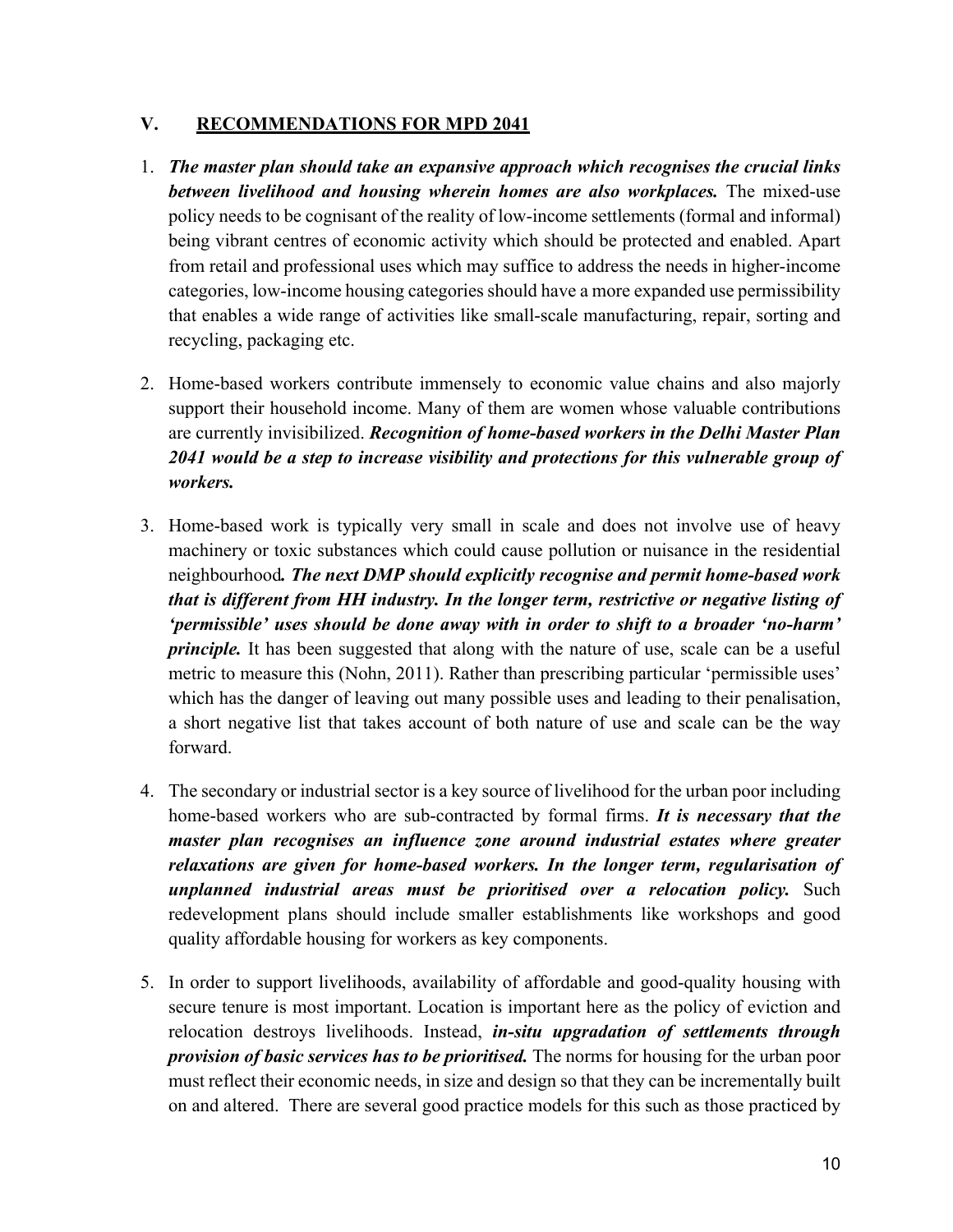Mahila Housing SEWA Trust which includes design interventions like putting in air vent in the ceiling allowing for natural light to enter homes, ramp provision in common areas, storage spaces, utilisation of basements, climate-resilient housing etc. Apart from this, the inclusion of community level economic spaces must be integral to design of housing for the poor.

- 6. *Universal access to basic infrastructure-services like water, sanitation, waste management and public transport are important not only from a rights-based perspective, but also to enhance livelihoods of the urban poor.* Services like regular collection of solid waste are also important for home-based workers as their work often generates waste like left-over rubber or metal, the disposal of which also eats into their time and meagre earnings. Furthermore, the design of public spaces should focus on enhancing walkability and vibrant local economies through creating pedestrian-friendly wider pavements, foot-over bridges, street lighting, improving last-mile connectivity etc.
- 6. *The plan should also envision supportive infrastructure for livelihood at the community level in all planned low-income settlements like resettlement colonies, regularised unauthorised colonies (E-H) and settlements marked for upgradation.* This can be in the form of common work sheds, storage facilities, exclusive markets for home-based workers etc.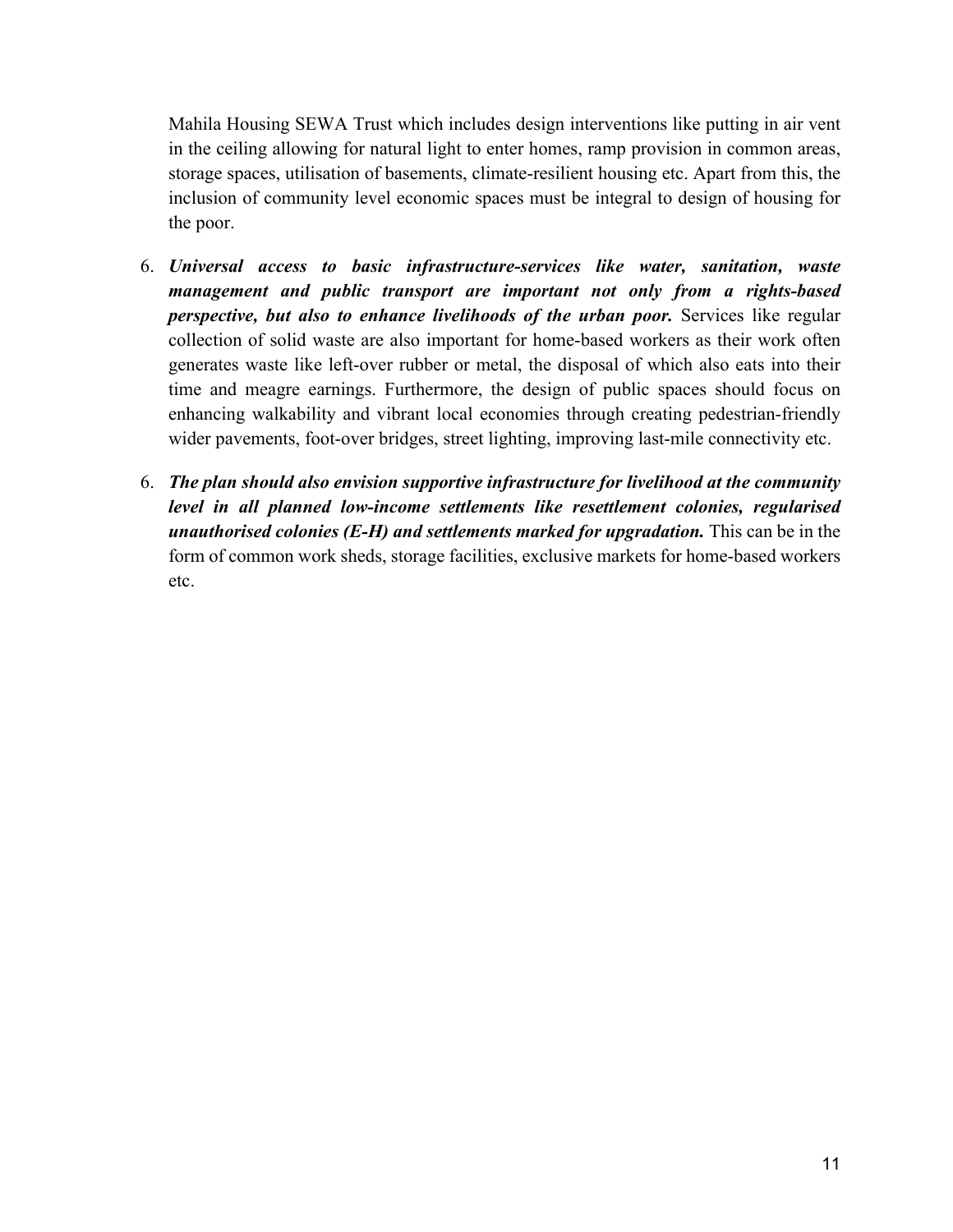# **VI. References**

- Chen, M., & Sinha, S. (2019). *Home-based Workers and Urban Plans, Policies and Practice: India in COmparative Perspective .* WIEGO. (https://www.wiego.org/sites/default/files/publications/file/Chen\_Sinha\_HBW\_Urban\_Pl ans\_Policies\_India\_WIEGO\_WP19.pdf)
- Datta, A., Kaur, G., & Nandi, R. (2018). *Situating the Home, Habitat and Infrastructure: Towards a better quality of life of the Home-based worker.* Delhi: Institute of Social Studies Trust. https://www.isstindia.org/pdf/projects/1586615994\_pdf\_Home\_Habitat\_Infrastructure\_HBW\_Re search Study 2018.pdf
- DDA-MPD2021. (n.d.). *Master Plan of Delhi-2021.* Delhi Development Authority. https://dda.org.in/tendernotices\_docs/may1/MPD-2021\_31.03.2017260417.pdf
- GoD. (2019). *Delhi Economic Survey 2018-19.* Planning Department, Government of NCT of Delhi. http://delhiplanning.nic.in/content/economic-survey-delhi-2018-19

GoI. (2011). *Census 2011.*

- Mukhopadhyay, P., & Kunduri, E. (2019). Regularizing Unauthorised Urban Industrial Areas. https://www.cprindia.org/news/regularising-unauthorised-urban-industrial-areas
- Nohn, M. (2011). *Mixed-use Zoning and Home-based Production in India.* WIEGO. https://www.wiego.org/sites/default/files/publications/files/Nohn\_WIEGO\_TB3.pdf
- Raveendran, G., Sudarshan, R., & Vanek, J. (2013). *Home-based Work in India: Stattistics and Trends.* WIEGO. https://www.wiego.org/sites/default/files/publications/files/Raveendran-HBW-India-WIEGO-SB10.pdf
- Rusling, S. (2010). *Approaches to Basic Service Delivery for the Working Poor: Assessing the Impact of Mahila Housing Trust's Parivartan Slum Upgrading Programme in Ahmedabad, India.* WIEGO. https://www.wiego.org/sites/default/files/publications/files/Rusling\_WIEGO\_PB1.pdf
- Sharma, S., & Kunduri, E. (2015). Working from home is better than going out to the factories' (?): Spatial Embeddedness, Agency and Labour-Market Decisions of Women in the City of Delhi. *South Asia Multidisciplinary Academic Journal*. https://journals.openedition.org/samaj/3977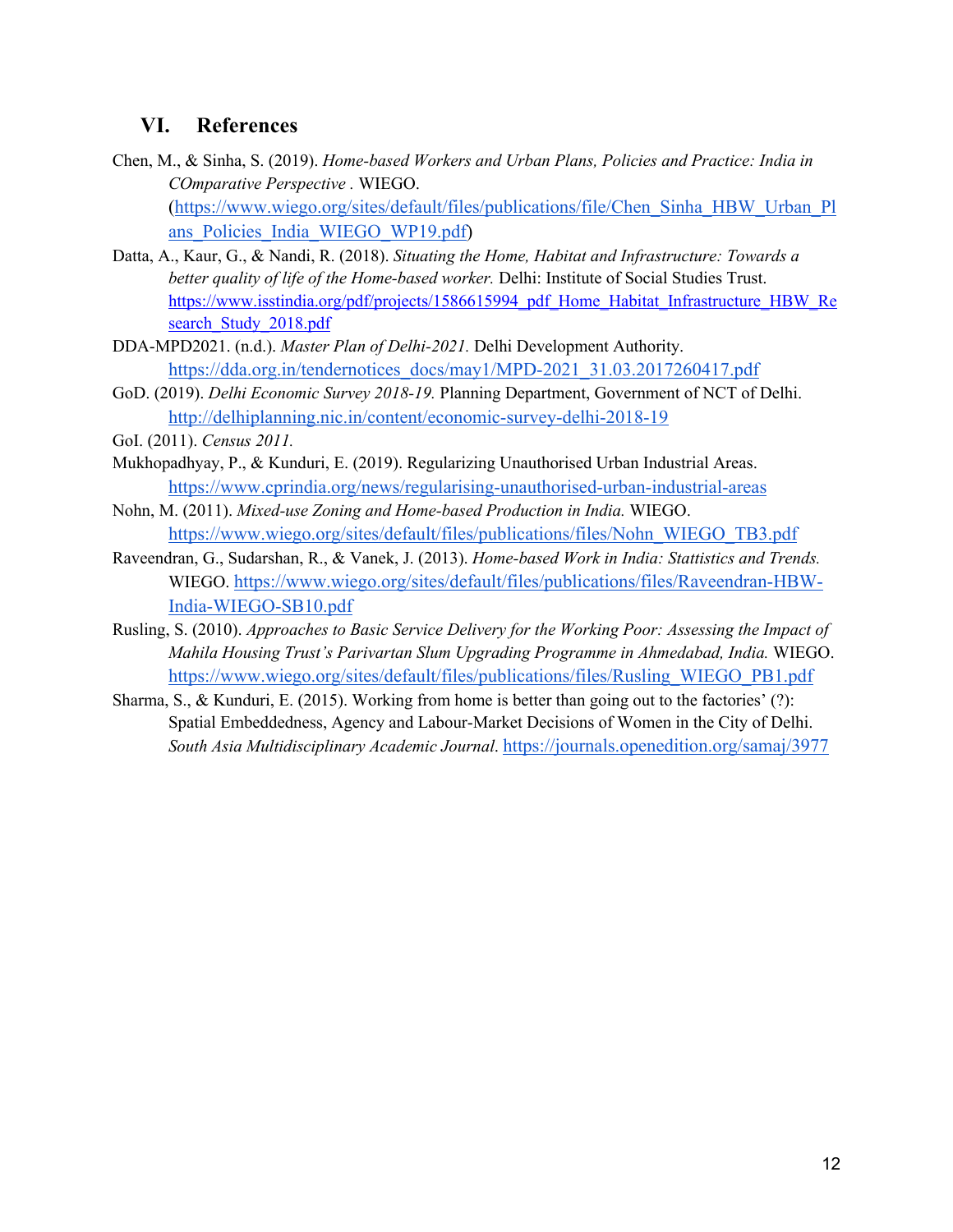# **ANNEXURE**

| $S$ No | Location                           | <b>Settlement type</b>                | <b>Kinds of HBW</b>                                                                                                                                | <b>Source</b><br>of<br>information                                                                                                                 |
|--------|------------------------------------|---------------------------------------|----------------------------------------------------------------------------------------------------------------------------------------------------|----------------------------------------------------------------------------------------------------------------------------------------------------|
| 1      | Savda Ghevra                       | JJ Resettlement colony                | Sandal-strap cutting, Bead work,<br>packaging,<br>Envelope-<br>Toy<br>making, Cloth-bag making etc.                                                | ISST-HNSA research<br>study                                                                                                                        |
| 2      | Rajiv Nagar                        | Regularised unauthorised<br>colony    | Embroidery, artificial flower<br>making, purse making, belt<br>making, bra-making, thread-<br>cutting, festival decorations<br>making              | SEWA membership                                                                                                                                    |
| 3      | Sunder Nagri                       | JJ Resettlement colony                | Handloom,<br>Embroidery,<br>embellishment,<br>Footwear-<br>making, Packaging, belt-making,<br>festival decorations making                          | <b>SEWA</b><br>membership,<br><b>WIEGO</b><br>photo<br>documentation-<br>https://www.wiego.org<br>/blog/photo-essay-<br>part-i-home-place-<br>work |
| 4      | Nand Nagari                        | JJ Resettlement colony-<br>Category F | Embroidery/embellishment,<br>packaging                                                                                                             | SEWA membership                                                                                                                                    |
| 5      | Mustafabad                         | Unauthorised colony                   | Embroidery/embellishment,<br>Stitching,<br>Electronics<br>scrap<br>removing<br>and cutting,<br>Belt-<br>making,<br>purse-making,<br>bra-<br>making | SEWA membership                                                                                                                                    |
| 6      | Shriram<br>Colony,<br>Khajuri Khas | Unauthorised colony                   | Embroidery/embellishment,<br>Stitching,<br>Electronics<br>scrap<br>removing<br>and cutting,<br>Belt-<br>making,<br>purse-making,<br>bra-<br>making | SEWA membership                                                                                                                                    |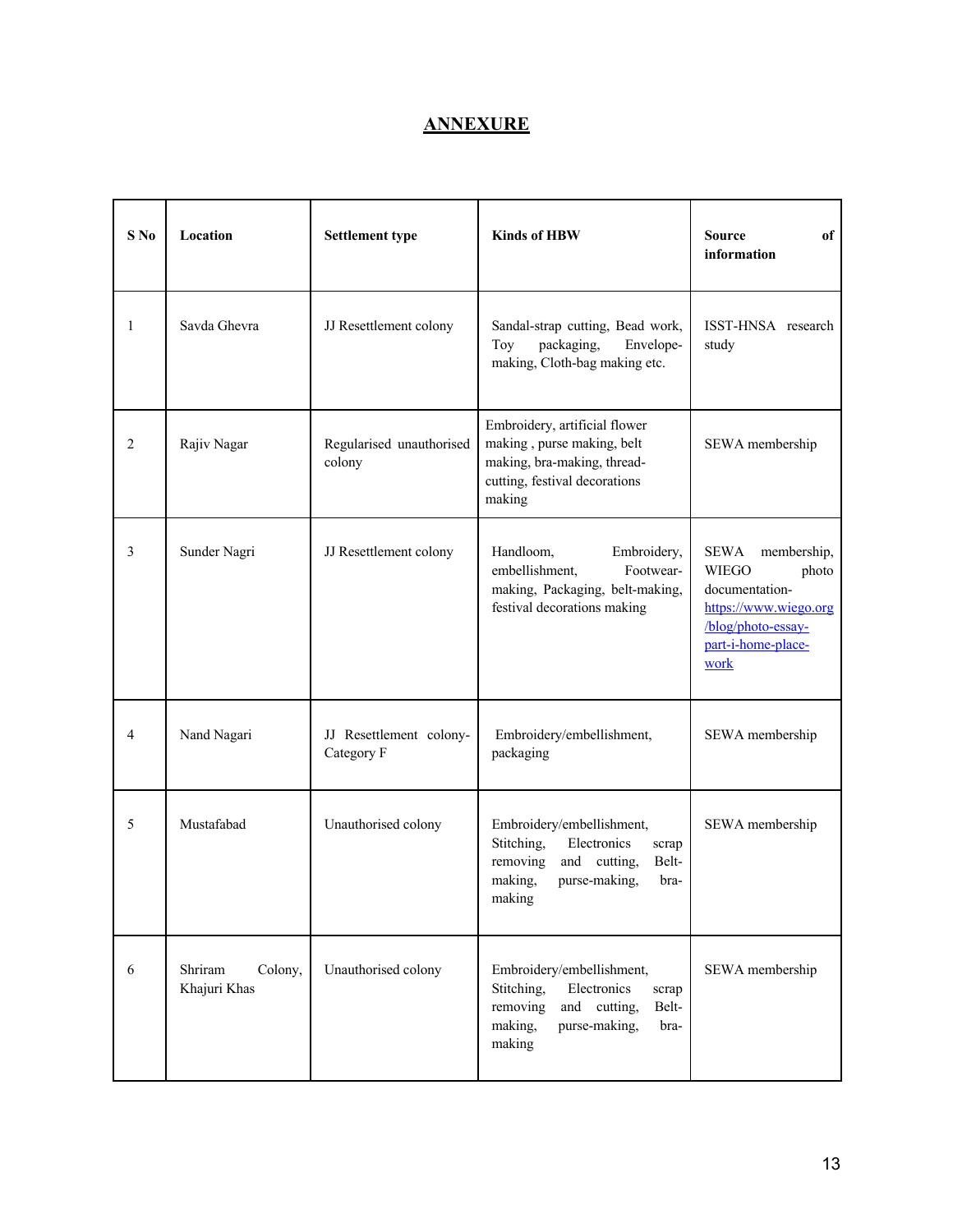| 7  | Mullah Colony    | JJ Cluster                             | Thread-cutting, toy packaging,<br>button and hook<br>placing,<br>envelope making                                                                                                                             | SEWA membership                                    |
|----|------------------|----------------------------------------|--------------------------------------------------------------------------------------------------------------------------------------------------------------------------------------------------------------|----------------------------------------------------|
| 8  | New Ashok Nagar  | Unauthorised colony                    | Thread-cutting,<br>toy<br>packaging,<br>button and hook placing, envelope<br>making                                                                                                                          | SEWA membership                                    |
| 9  | Kalyanpuri       | JJ Resettlement colony -<br>Category G | Toy-packaging, garland making,<br>making of kitchen tools, stitching                                                                                                                                         | ISST-HNSA research<br>study                        |
| 10 | Trilokpuri       | JJ Resettlement colony -<br>Category G | Toy-packaging, garland making,<br>making of kitchen tools, stitching                                                                                                                                         | ISST-HNSA research<br>study                        |
| 11 | Khichripur       | JJ Resettlement colony -<br>Category G | Toy-packaging, garland making,<br>making of kitchen tools, stitching,<br>thread-cutting                                                                                                                      | & Kunduri<br>Sharma<br>(2015) research study       |
| 12 | Indira Camp      | JJ Cluster                             | putting threads into bookmarks,<br>taping of speaker components,<br>making decorative pieces, making<br>buffs for machines polishing steel,<br>making bindis, fixing insoles and<br>upper parts for footwear | Kunduri<br>Sharma<br>&<br>(2015) research study    |
| 13 | Ghazipur village | Urban village                          | putting threads into bookmarks,<br>taping of speaker components,<br>making decorative pieces, making<br>buffs for machines polishing steel,<br>making bindis, fixing insoles and<br>upper parts for footwear | Kunduri<br>Sharma<br>$\&$<br>(2015) research study |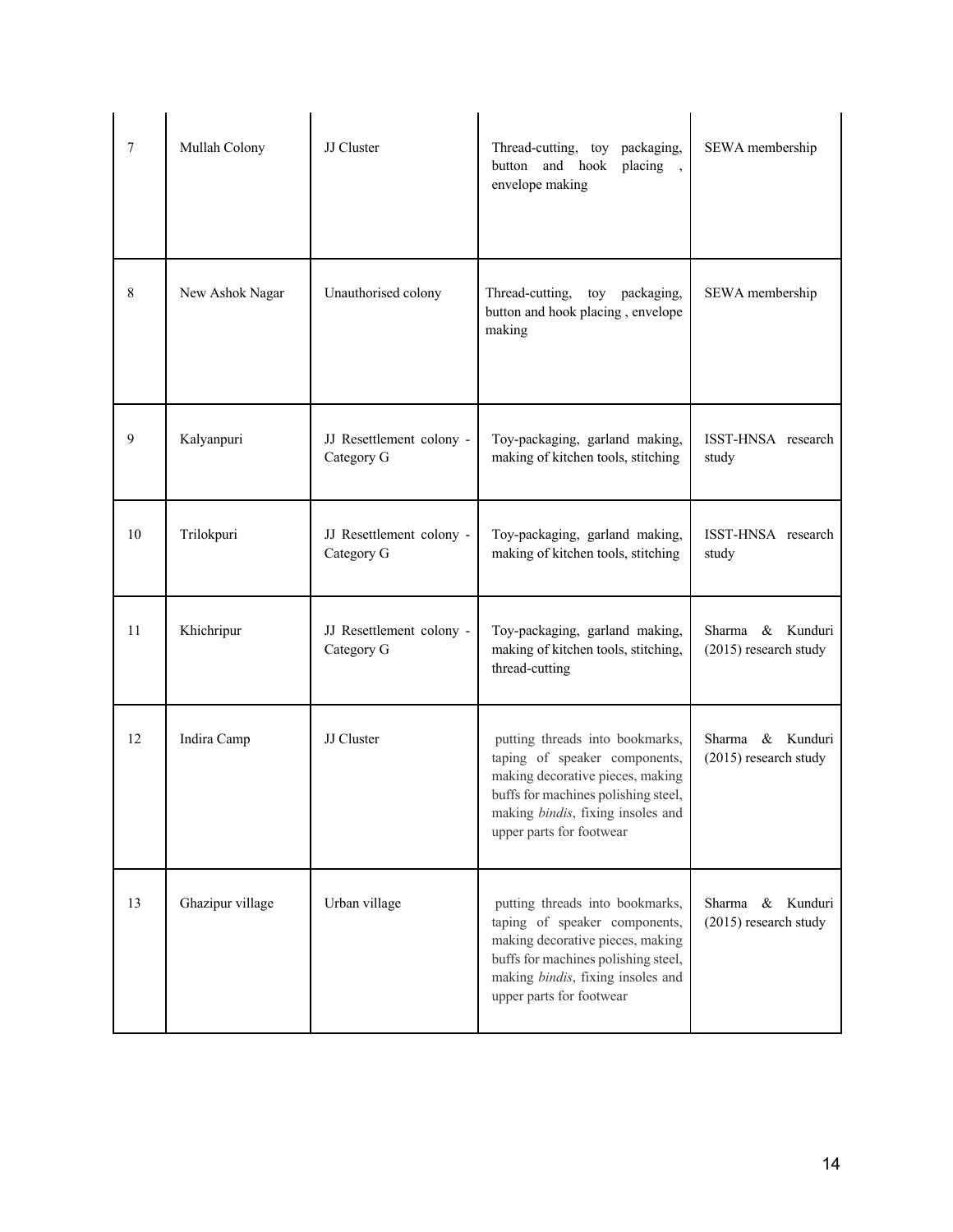| 14 | Bhoapur village                                            | Urban village                                    | putting threads into bookmarks,<br>taping of speaker components,<br>making decorative pieces, making<br>buffs for machines polishing steel,<br>making bindis, fixing insoles and<br>upper parts for footwear                        | & Kunduri<br>Sharma<br>(2015) research study |
|----|------------------------------------------------------------|--------------------------------------------------|-------------------------------------------------------------------------------------------------------------------------------------------------------------------------------------------------------------------------------------|----------------------------------------------|
| 15 | New Ranjeet Nagar-<br>Dhobi<br>Ghat<br>&<br>Munshiram Bagh | within<br>Slum<br>cluster<br>unauthorised colony | Thread-cutting, envelope making                                                                                                                                                                                                     | ISST-HNSA research<br>study                  |
| 16 | Batla House-Jamia                                          | Unauthorised colony                              | Embroidery/embellishment                                                                                                                                                                                                            | ISST-HNSA research<br>study                  |
| 17 | Jahangirpuri                                               | JJ Resettlement colony-<br>Category G            | Embellishment on garments and<br>bangles, sweet box, artificial<br>flower making, envelope making,<br>festival<br>decorations<br>making,<br>Chickpeas<br>peeling,<br>Choona<br>bharna, stitching, finishing work<br>of bulb holders | ISST-HNSA research<br>study                  |
| 18 | Bhalaswa Dairy                                             | cluster/unauthorised<br>IJ<br>colony             | Embellishment on garments and<br>bangles, sweet box, artificial<br>flower making, envelope making,<br>festival decorations<br>making,<br>Chickpeas peeling,<br>Choona<br>bharna, stitching                                          | SEWA membership                              |
| 19 | Raghubir Nagar                                             | JJ Resettlement colony-<br>Category G            | Jeans thread-cutting, packaging,<br>envelope making                                                                                                                                                                                 | SEWA membership                              |
| 20 | Azadpur                                                    | IJ<br>cluster/unauthorised<br>colony             | putting threads into bookmarks,<br>taping of speaker components,<br>making decorative pieces, making<br>buffs for machines polishing steel,                                                                                         | & Kunduri<br>Sharma<br>(2015) research study |